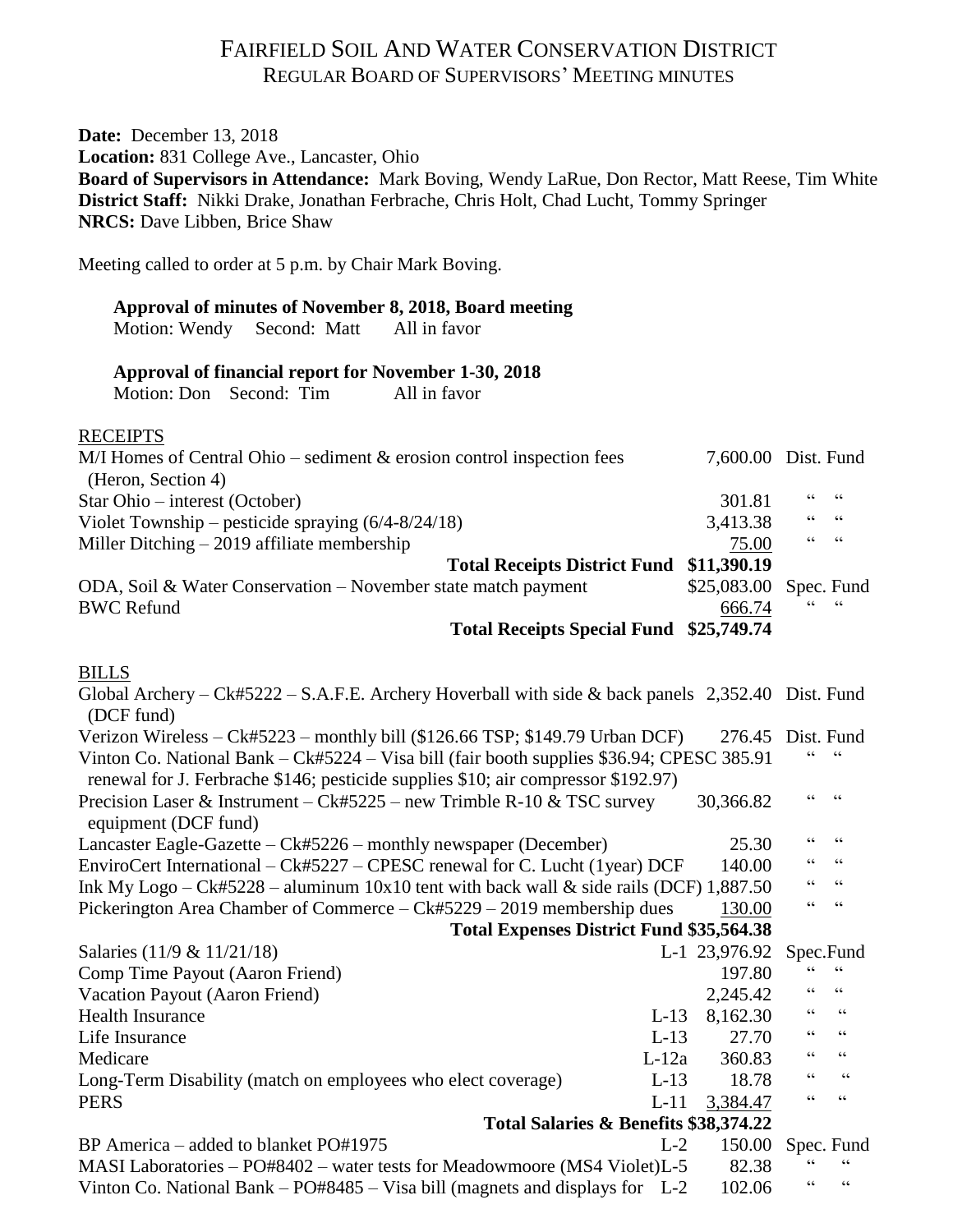| <b>Total Expenses Special Fund (Purchase Orders)</b>                             | \$6,528.45 |                                            |                          |
|----------------------------------------------------------------------------------|------------|--------------------------------------------|--------------------------|
| North End Press - PO#8851 - December newsletter<br>$L-10$                        | 1,302.95   | 66                                         | $\zeta\,\zeta$           |
| Christina Holt – PO#8784 – replenish petty cash fund<br>$L-2$                    | 21.06      | 66                                         | $\textsf{G}\,\textsf{G}$ |
| MASI Laboratories - PO#8673 - water tests for Meadowmoore (MS4 Violet)L-5        | 289.52     | $\!\!\!\zeta\,\zeta\!\!\!\zeta\!\!\!\zeta$ | $\textsf{G}\,\textsf{G}$ |
| Time Warner Cable – $PO#8502$ – business class service $(11/5-12/4/18)$<br>$L-5$ | 104.98     | 66                                         | $\textsf{G}\,\textsf{G}$ |
| Key Blue Prints Inc. $-$ PO#8500 $-$ repair HPT2500 plotter<br>$L-4$             | 202.50     | 66                                         | $\textsf{G}\,\textsf{G}$ |
| $NACD - PO#8493 - 2019$ dues<br>$L - 7$                                          | 775.00     | $\!\!\!\zeta\,\zeta\!\!\!\zeta\!\!\!\zeta$ | $\zeta\,\zeta$           |
| $OFSWCD - PO#8490 - 2019$ dues<br>$L-7$                                          | 2,692.00   | 66                                         | 66                       |
| Fairfield County Chamber of Commerce business guide                              |            |                                            |                          |
| HFM Publications $LLC - PO#8489 - 1/8$ page ad in 2019 Lancaster<br>$L-10$       | 210.00     |                                            |                          |
| membership luncheon)                                                             |            |                                            |                          |
| N. Drake registration to attend Pickerington Chamber of Commerce                 |            |                                            |                          |
| Vinton Co. National Bank – PO#8487 – Visa (C. Lucht, J. Ferbrache,<br>$L-9$      | 45.00      |                                            |                          |
| extension for 3 years purchased from Aventis)                                    |            |                                            |                          |
| Vinton Co. National Bank – PO#8486 – Visa bill (computer server warranty L-3     | 551.00     |                                            |                          |
| fair booth)                                                                      |            |                                            |                          |

**NOTE**: On 11/20 \$2,245.42 was transferred from L-1 Salaries to Vacation Payout and \$197.80 from transferred from L-1 Salaries to Comp-Time Payout

| PURCHASE ORDERS |                                                                             |       |                          |
|-----------------|-----------------------------------------------------------------------------|-------|--------------------------|
|                 | Speedway SuperAmerica - Blanket PO#1990                                     | $L-2$ |                          |
| 11/13           | Monthly fuel bill                                                           |       | \$336.59                 |
|                 |                                                                             |       | Current Balance \$70.90  |
|                 | BP America – Blanket PO#1975                                                | $L-2$ |                          |
| 11/7            | Monthly fuel bill                                                           |       | \$139.12                 |
|                 |                                                                             |       | Current Balance \$124.23 |
|                 | <b>DISTRICT FUND BALANCES AS OF 11/30/18</b>                                |       |                          |
|                 | \$304,939.72 Total balance in District Account                              |       |                          |
|                 | \$157,807.12 - Balance in Star Ohio                                         |       |                          |
|                 | \$147,132.60 - Balance in District Checking Account                         |       |                          |
|                 | \$194,375.75 Amount to be used only for the following programs/grants/etc.: |       |                          |
|                 | $$63,298.49$ - Sediment & Erosion Control Inspection Fees – RPC projects    |       |                          |
|                 | (Any unused amount is returned) Restricted Funds                            |       |                          |
|                 |                                                                             |       |                          |

\$258.17 – Amount that can be used for a project utilizing the following funds:

\$66.36 – Mall Wetland Sign Funds **Assigned Funds**

\$191.81 – Land Lab Funds (Quail Unlimited donation) **Assigned Funds**

\$2,255.84 – Clear Creek Funds **Restricted Funds**

\$50,860.40 - Current Staff Liabilities (comp & vacation leave) **Assigned Funds**

\$77,702.85 - Contingent Staff Liabilities (Unemployment–25% of prior year's salaries) **Assigned Funds**

\$110,563.97 Total undedicated funds

PETTY CASH Beginning Balance \$13.94 Ending Balance \$13.94

**RECEIPTS** None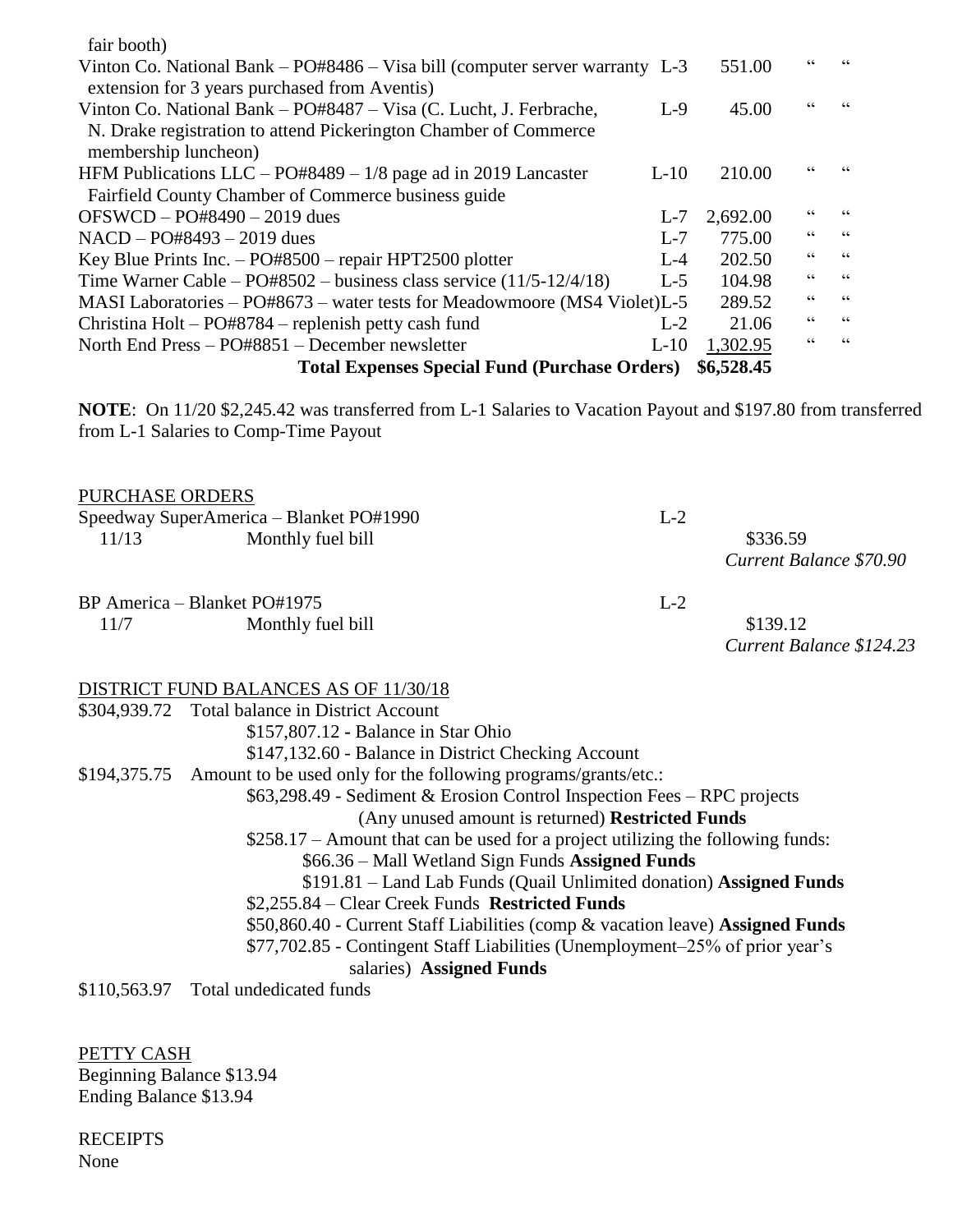BILLS None

#### SPECIAL FUND BALANCES AS OF 11/30/18: Balance in Budgeted Appropriation Account - \$100,823.89

Balance in Special Account – \$201,272.37 (Actual Cash)

## 2018/2019 STATE MATCH

Received to date - \$87,792.00

Amount allocated - \$175,581.00 Outstanding balance (to be received in 2018/2019) - \$87,789.00

## **Special Fund Account Balances**

| L-1 Salaries \$32,872.55            | L-11 PERS \$7,005.02                |
|-------------------------------------|-------------------------------------|
| L-2 Supplies \$5,227.96             | L-12 Worker's Comp. \$1,144.03      |
| L-3 Equipment \$8,167.79            | L-12a Unemployment \$10.00          |
| L-4 Repair & Maintenance \$386.19   | L-12a Medicare \$752.16             |
| L-5 Contract Services \$1,719.04    | L-13 Health Insurance \$23,657.24   |
| L-6 Rentals/Lease \$13,120.00       | L-13 Health Insurance EAP \$0       |
| L-7 Specialized Services \$333.00   | L-13 Life Insurance \$81.59         |
| L-8 Scholarship \$0                 | L-13 Long Term Disability \$386.52  |
| L-9 Travel Reimbursement \$5,042.37 | L-13 Short Term Disability \$246.73 |
| L-10 Advertising \$671.70           |                                     |

## **Vacation, Sick & Comp Leave Balances (as of 11/23/18)**

|                       | <b>Sick Leave</b> | Vacation Leave | Comp Leave |
|-----------------------|-------------------|----------------|------------|
| Nikki Drake           | 1131.55           | 479.65         | 23.88      |
| Jonathan Ferbrache    | 321.8             | 130.3          | 16.76      |
| Christina Holt        | 825.23            | 453.53         | 15.14      |
| Chad Lucht            | 2452.86           | 487.85         | 16.38      |
| <b>Tommy Springer</b> | 834.19            | 183.30         | 1.13       |

# "Dedicated Conservation Fund"

Vinton County National Bank

## RECEIPTS

Vinton Co. National Bank – checking account interest (October) \$ 55.92

## BILLS

None

## DEDICATED CONSERVATION FUND BALANCE AS OF 11/30/18:

\$247,472.38 Total Cash Balance

\$1,944.53 - Interest Earned

\$14,917.37 – GPS/GIS Service Funds from Fairfield County Utilities (Water Valve) **Assigned Funds**

\$8,000.00 – GPS/GIS Service Funds from Violet Township (Curb Inlets, Structures, Storm Piping Size) **Assigned Funds**

\$23,646.11 – Pesticide Application **Committed Funds**

\$82,758.70 – Engineering Program Funds **Committed Funds**

\$116,205.67 - Urban Program Funds **Committed Funds**

No public comments.